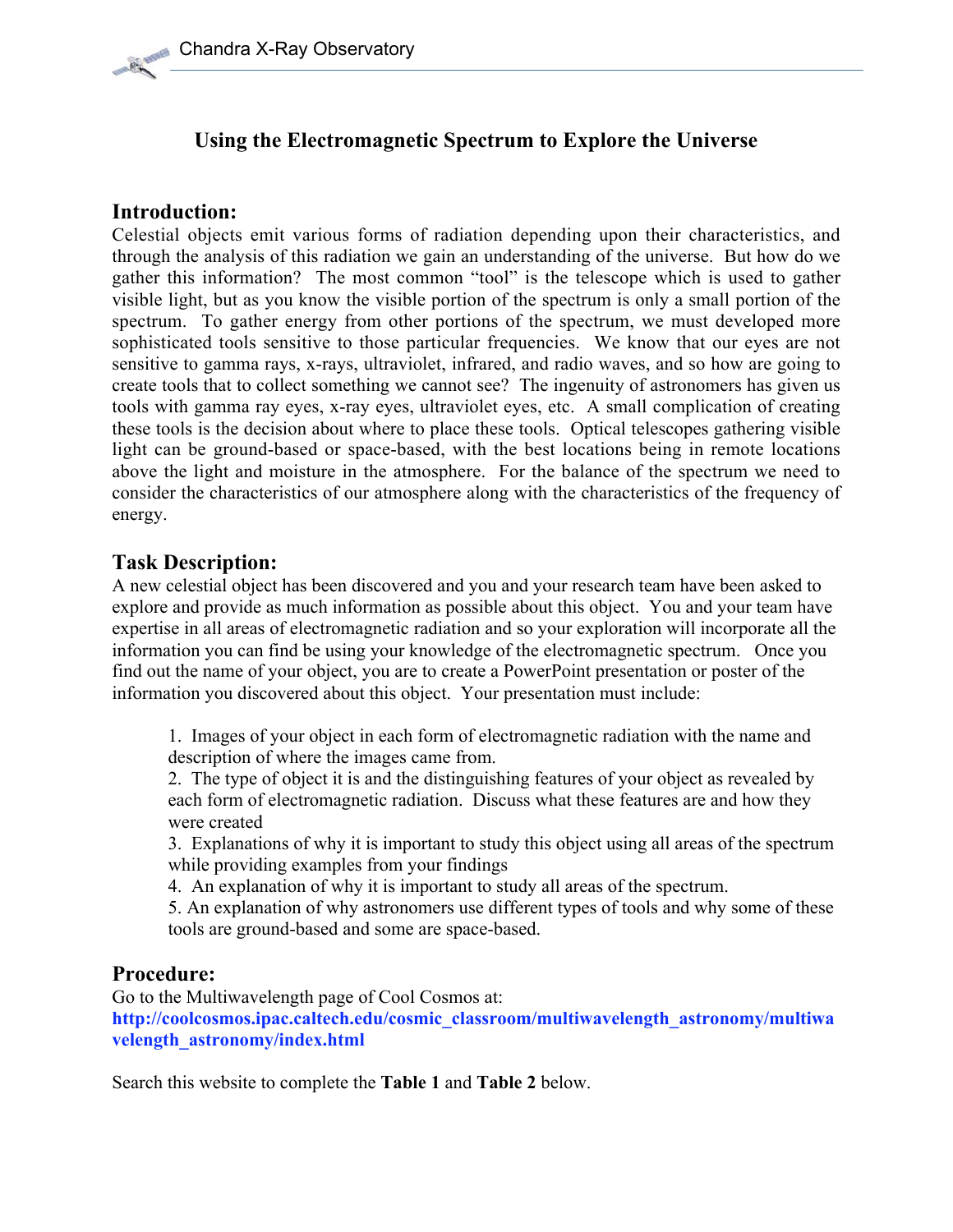

## Table 1

| <b>Objects Emitting This Type of Radiation</b> |
|------------------------------------------------|
|                                                |
|                                                |
|                                                |
|                                                |
|                                                |
|                                                |
|                                                |
|                                                |
|                                                |
|                                                |
|                                                |
|                                                |
|                                                |
|                                                |
|                                                |
|                                                |
|                                                |
|                                                |
|                                                |
|                                                |
|                                                |
|                                                |
|                                                |
|                                                |
|                                                |
|                                                |
|                                                |
|                                                |
|                                                |
|                                                |